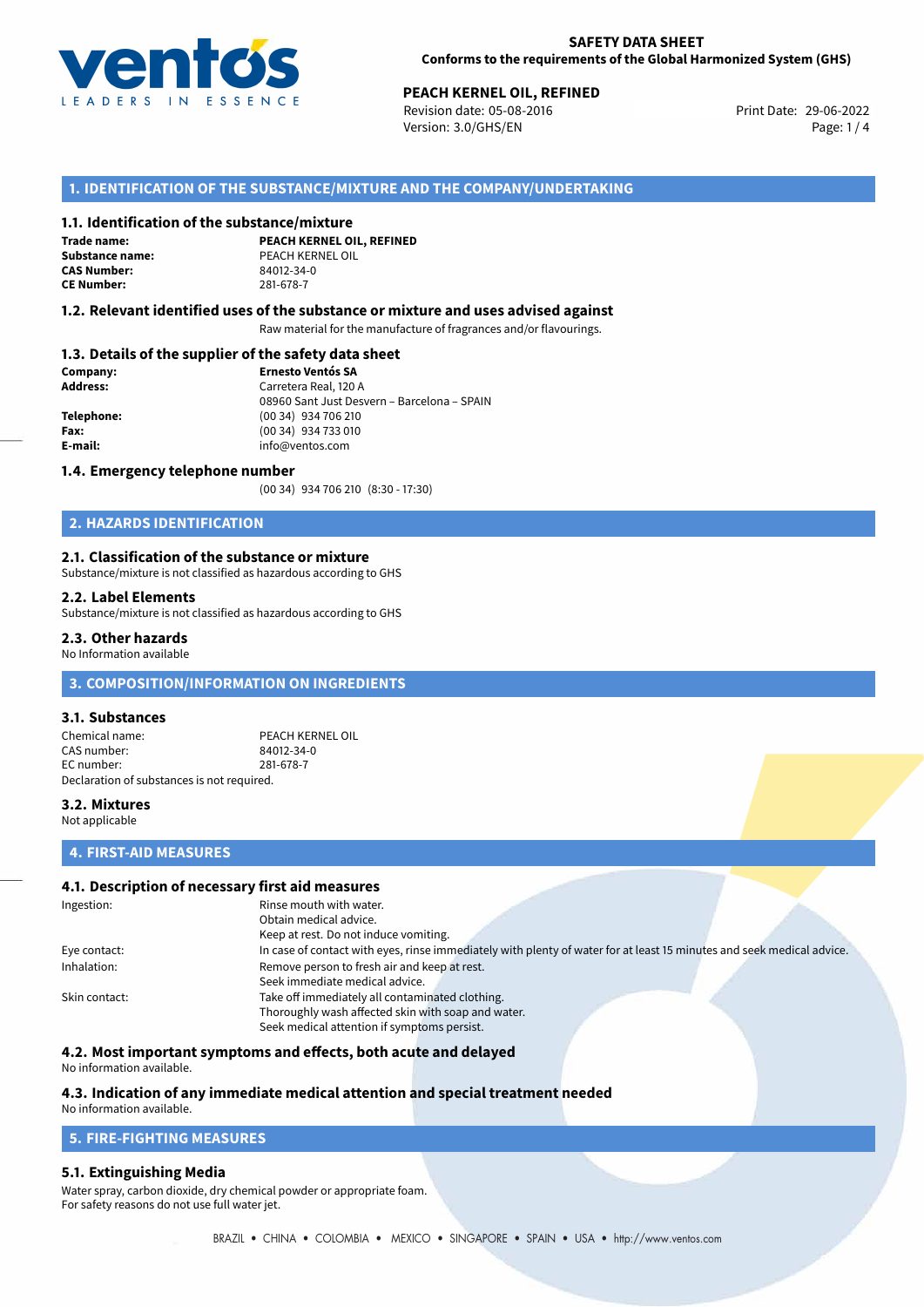

# **PEACH KERNEL OIL, REFINED**<br>
Revision date: 05-08-2016<br> **Print Date: 29-06-2022**

Revision date: 05-08-2016 Version: 3.0/GHS/EN Page: 2 / 4

# **5.2. Special hazards arising from the substance or mixture**

Known or Anticipated Hazardous Products of Combustion: Emits toxic fumes under fire conditions.

### **5.3. Advice for firefighters**

High temperatures can lead to high pressures inside closed containers. Avoid inhalation of vapors that are created. Use appropriate respiratory protection. Do not allow spillage of fire to be poured into drains or watercourses. Wear self-contained breathing apparatus and protective clothing.

# **6. ACCIDENTAL RELEASE MEASURES**

#### **6.1. Personal precautions, protective equipment and emergency procedures**

Evacuate surronding areas. Ensure adequate ventilation. Keep unnecessary and unprotected personnel from entering. Do not breathe vapor/spray. Avoid contact with skin and eyes. Information regarding personal protective measures: see section 8.

#### **6.2. Environmental precautions**

To avoid possible contamination of the environment, do not discharge into any drains, surface waters or groundwaters.

#### **6.3. Methods and materials for containment and cleaning up**

Cover with an inert, inorganic, non-combustible absorbent material (e.g. dry-lime, sand, soda ash). Place in covered containers using non-sparking tools and transport outdoors. Avoid open flames or sources of ignition (e.g. pilot lights on gas hot water heater). Ventilate area and wash spill site after material pickup is complete.

#### **6.4. Reference to other sections**

Information regarding exposure controls, personal protection and disposal considerations can be found in sections 8 and 13.

# **7. HANDLING AND STORAGE**

# **7.1. Precautions for safe handling**

Do not store or handle this material near food or drinking water. Do not smoke. Avoid contact with the eyes, skin and clothing. Wear protective clothing and use glasses. Observe the rules of safety and hygiene at work. Keep in the original container or an alternative made from a compatible material.

## **7.2. Conditions for safe storage, including any incompatibilities**

Store in tightly closed and preferably full containers in a cool, dry and ventilated area, protected from light. Keep away from sources of ignition (e.g. hot surfaces, sparks, flame and static discharges). Keep away from incompatible materials (see section 10).

#### **7.3. Specific end use(s)**

No information available.

# **8. EXPOSURE CONTROLS AND PERSONAL PROTECTION**

## **8.1. Control parameters**

Components with occupational exposure limits: None known.

#### **8.2. Exposure controls**

Measures should be taken to prevent materials from being splashed into the body. Provide adequate ventilation, according to the conditions of use. Use a mechanical exhaust if required.

#### **8.3. Individual protection measures, such as personal protective equipment**

acceptable levels.

| Eye/Face protection:             | Chemical safety goggles are recommended. Wash contaminated goggles before reuse.                                      |  |  |  |  |
|----------------------------------|-----------------------------------------------------------------------------------------------------------------------|--|--|--|--|
| Hand Protection:                 | Chemical-resistant gloves are recommended. Wash contaminated gloves before reuse.                                     |  |  |  |  |
| Body protection:                 | Personal protective equipment for the body should be selected based on the task being performed and the risks         |  |  |  |  |
|                                  | involved.                                                                                                             |  |  |  |  |
| <b>Respiratory Protection:</b>   | In case of insufficient ventilation, use suitable respiratory equipment.                                              |  |  |  |  |
| Environmental exposure controls: | Emissions from ventilation or process equipment should be checked to ensure they comply with environmental            |  |  |  |  |
|                                  | protection legislation.                                                                                               |  |  |  |  |
|                                  | In some cases, filters or engineering modifications to the process equipment will be necessary to reduce emissions to |  |  |  |  |
|                                  |                                                                                                                       |  |  |  |  |

# **9. PHYSICAL AND CHEMICAL PROPERTIES**

## **9.1. Information on basic physical and chemical properties**

Appearance: Liquid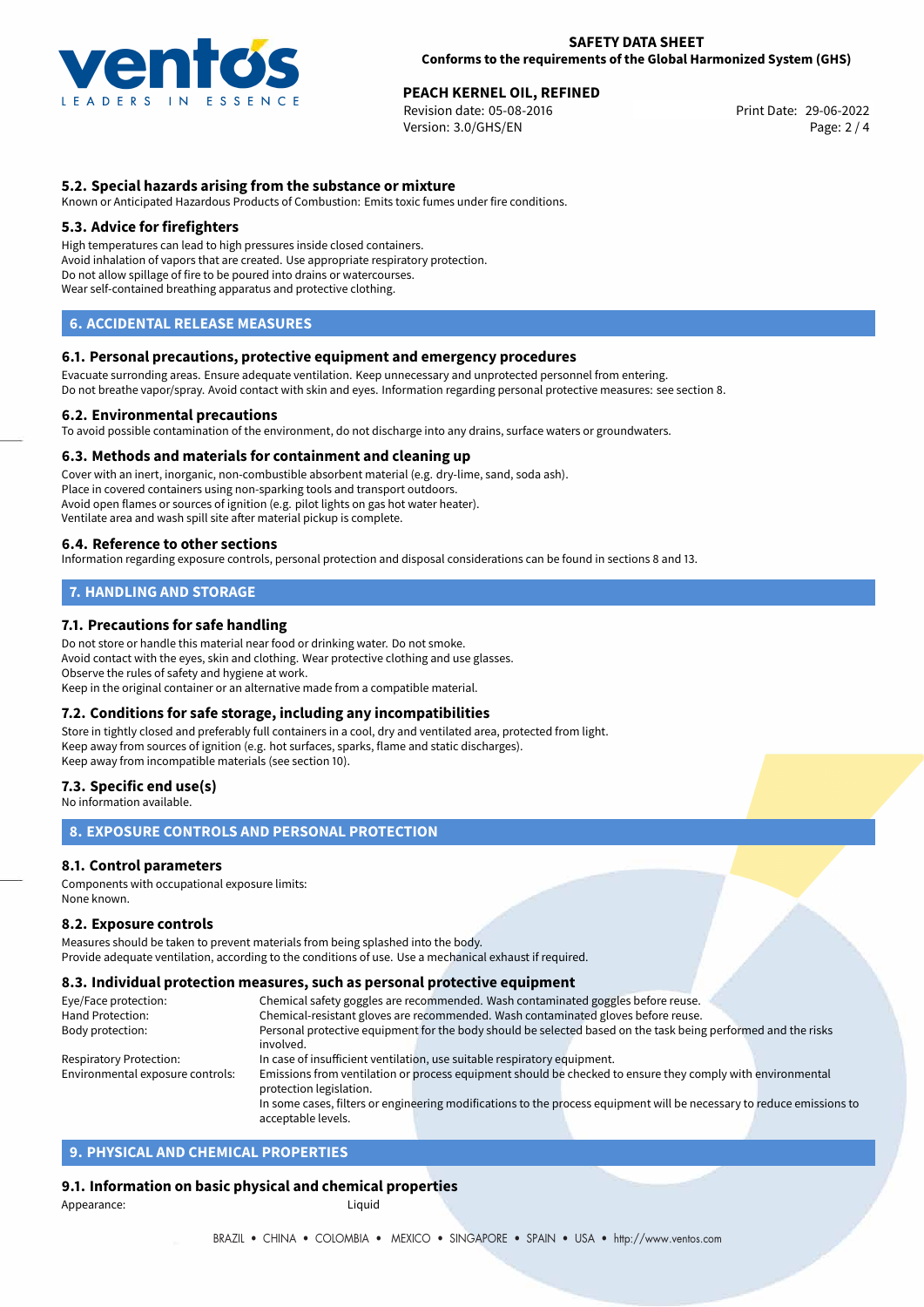

### **SAFETY DATA SHEET Conforms to the requirements of the Global Harmonized System (GHS)**

# **PEACH KERNEL OIL, REFINED**<br>
Revision date: 05-08-2016<br>
Print Date: 29-06-2022

Revision date: 05-08-2016 Version: 3.0/GHS/EN Page: 3 / 4

Colour: Conforms to standard Odour: Conforms to standard Odour theshold: Not determined pH: Not determined Melting point/freezing point: Not determined Boling point/boiling range: Not determined Flash point: 261 °C Evaporation rate: Not determined Flammability: Not determined Lower flammability/Explosive limit: Not determined Upper flammability/Explosive limit: Not determined Vapour pressure: Not determined Vapour Density: Not determined Density: 0,914−0,918 g/mL (20°C)<br>Relative density: 0,914−0,918 (20°C) Relative density: 0,914−0,918 (20°C)<br>Water solubility: 0,914−0,918 (20°C) Solubility in other solvents: Not determined Partition coefficient n-octanol/water: Not determined Auto-ignition temperature: Not determined Decomposition temperature: Not determined Viscosity, dynamic: Not determined Viscosity, kinematic: Not determined Explosive properties: Not determined Oxidising properties: Not determined

**INSOLUBLE IN WATER** 

# **10. STABILITY AND REACTIVITY**

#### **10.1. Reactivity**

No hazardous reactions if stored and handled as prescribed/indicated.

#### **10.2. Chemical stability**

The product is stable if stored and handled as prescribed/indicated.

### **10.3. Possibility of hazardous reactions**

No hazardous reactions if stored and handled as prescribed/indicated.

#### **10.4. Conditions to Avoid**

Conditions to Avoid: Excessive heat, flame or other ignition sources.

#### **10.5. Incompatible materials**

Avoid contact with strong acids and bases and oxidizing agents.

# **10.6. Hazardous decomposition products**

During combustion may form carbon monoxide and unidentified organic compounds.

# **11. TOXICOLOGICAL INFORMATION**

| <b>Acute toxicity</b>             | Based on the data available, the criteria for classification are not met. |
|-----------------------------------|---------------------------------------------------------------------------|
| <b>Skin corrosion/irritation</b>  | Based on the data available, the criteria for classification are not met. |
| Serious eye damage/irritation     | Based on the data available, the criteria for classification are not met. |
| Respiratory or skin sensitisation | Based on the data available, the criteria for classification are not met. |
| <b>Germ cell mutagenicity</b>     | Based on the data available, the criteria for classification are not met. |
| Carcinogenicity                   | Based on the data available, the criteria for classification are not met. |
| <b>Reproductive toxicity</b>      | Based on the data available, the criteria for classification are not met. |
| <b>STOT-single exposure</b>       | Based on the data available, the criteria for classification are not met. |
| <b>STOT-repeated exposure</b>     | Based on the data available, the criteria for classification are not met. |
| <b>Aspiration hazard</b>          | Based on the data available, the criteria for classification are not met. |
|                                   |                                                                           |